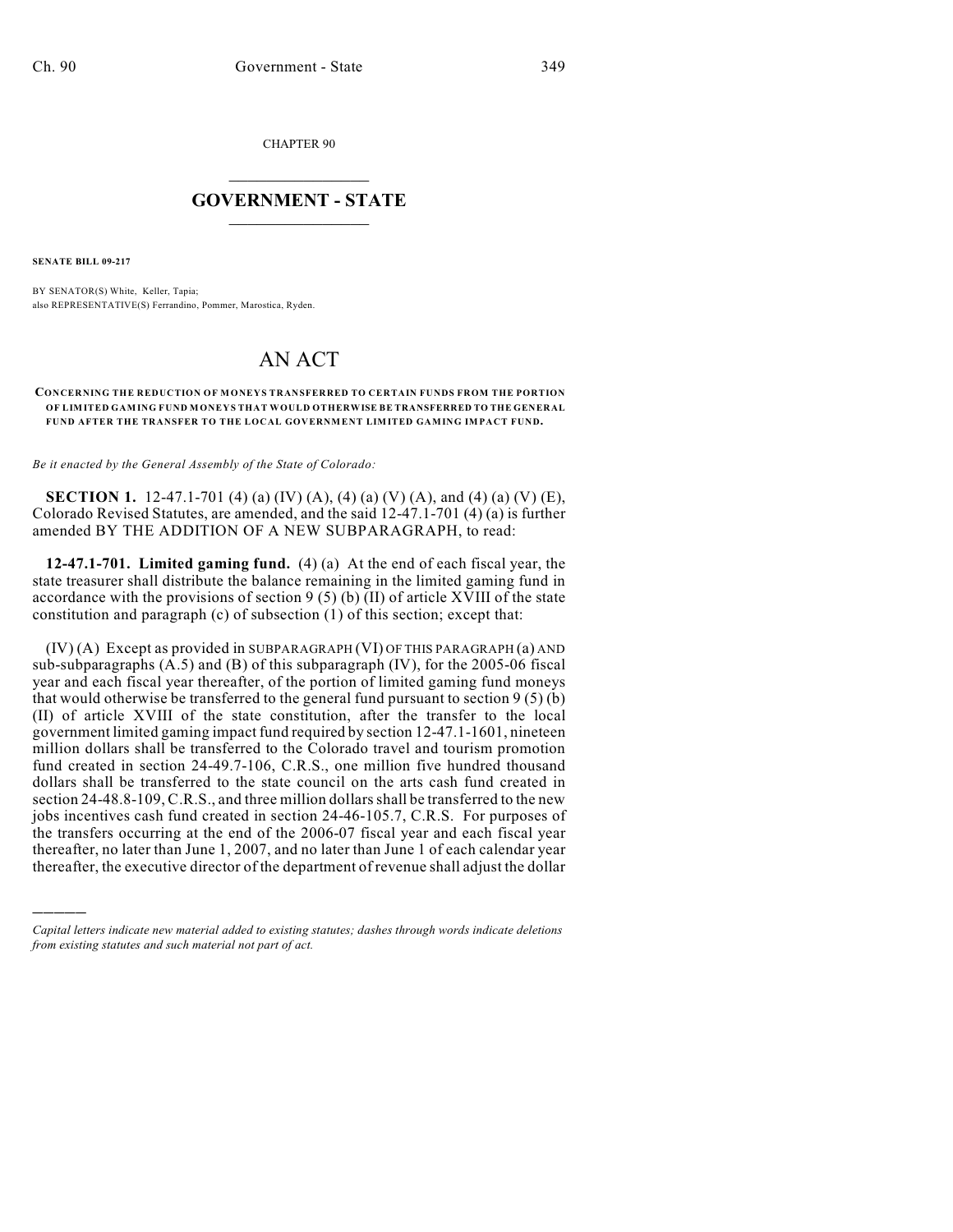amounts specified in this sub-subparagraph (A) to reflect the percentage change in the consumer price index for the Denver metropolitan area. As used in this sub-subparagraph (A), "percentage change in the consumer price index for the Denver metropolitan area" means the percentage change between the two published annual estimates of the consumer price index for the Denver-Boulder-Greeley combined statistical area for all urban consumers, all goods, as defined and officially reported by the bureau of labor statistics in the United States department of labor, or its successor index, for the two calendar years immediately preceding the calendar year in which the adjustment is made.

(V) (A) Except as provided in SUBPARAGRAPH (VI) OF THIS PARAGRAPH (a) AND sub-subparagraphs  $(B)$ ,  $(C)$ , and  $(E)$  of this subparagraph  $(V)$ , for the 2006-07 fiscal year and each fiscal year thereafter, of the portion of limited gaming fund moneys that would otherwise be transferred to the general fund pursuant to section  $9(5)(b)$ (II) of article XVIII of the state constitution, after the transfer to the local government limited gaming impact fund required by section 12-47.1-1601, six hundred thousand dollars shall be transferred to the film incentives cash fund created in section 24-46-105.8, C.R.S. For purposes of the transfers occurring at the end of the 2006-07 fiscal year and each fiscal year thereafter, no later than June 1, 2007, and no later than June 1 of each calendar year thereafter, the executive director shall adjust the dollar amounts specified in this sub-subparagraph (A) to reflect the percentage change in the consumer price index for the Denver metropolitan area. As used in this sub-subparagraph (A), "percentage change in the consumer price index for the Denver metropolitan area" means the percentage change between the two published annual estimates of the consumer price index for the Denver-Boulder-Greeley combined statistical area for all urban consumers, all goods, as defined and officially reported by the bureau of labor statistics in the United States department of labor for the two calendar years immediately preceding the calendar year in which the adjustment is made.

(E) For the 2008-09 fiscal year, of the portion of limited gaming fund moneys that would otherwise be transferred to the film incentives cash fund pursuant to sub-subparagraph (A) of this subparagraph (V) SUBPARAGRAPH (VI) OF THIS PARAGRAPH (a), three hundred thousand dollars shall be transferred to the Colorado office of economic development, created in section 24-48.5-101 (1), C.R.S., to be used for the operating costs of the Colorado film commission. In the event that the amount of moneys transferred to the film incentives cash fund is adjusted pursuant to sub-subparagraph  $(B)$  or  $(C)$  of this subparagraph  $(V)$ , the general assembly shall determine the amount of limited gaming fund moneys, if any, that shall be transferred to the Colorado office of economic development for the operating costs of the Colorado film commission, as authorized pursuant to this sub-subparagraph  $(E)$ .

(VI) FOR THE 2008-09 FISCAL YEAR, OF THE PORTION OF LIMITED GAMING FUND MONEYS THAT WOULD OTHERWISE BE TRANSFERRED TO THE GENERAL FUND PURSUANT TO SECTION  $9(5)(b)(II)$  OF ARTICLE XVIII OF THE STATE CONSTITUTION, AFTER THE TRANSFER TO THE LOCAL GOVERNMENT LIMITED GAMING IMPACT FUND REQUIRED BY SECTION 12-47.1-1601, FIFTEEN MILLION FIVE HUNDRED SEVENTY-EIGHT THOUSAND SIX HUNDRED NINETY-NINE DOLLARS SHALL BE TRANSFERRED TO THE COLORADO TRAVEL AND TOURISM PROMOTION FUND CREATED IN SECTION 24-49.7-106, C.R.S., ONE MILLION TWO HUNDRED THOUSAND